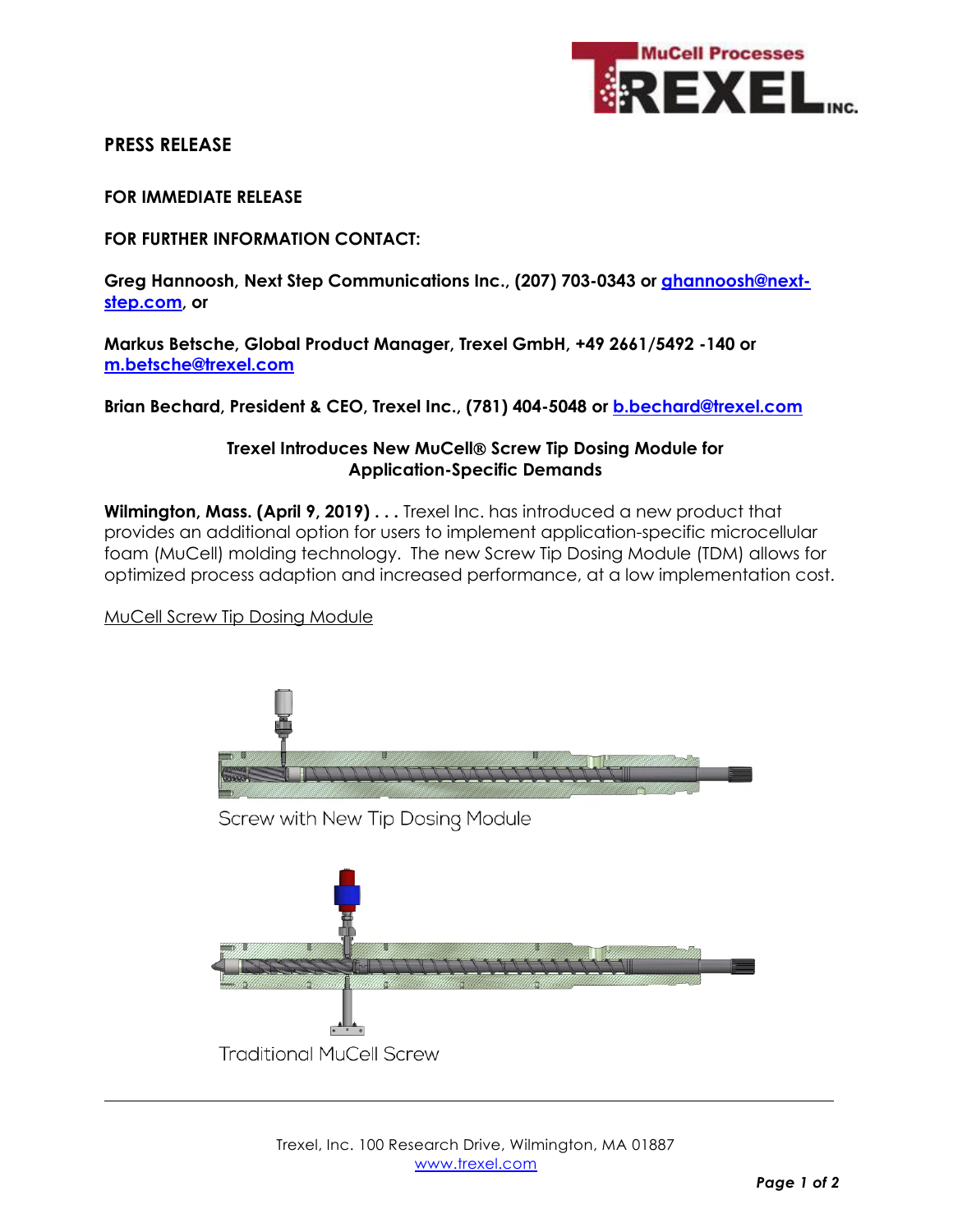

Trexel's new TDM technology is an important development in physical foaming, which will enable more users to implement MuCell. "This new technology is a real breakthrough for us and our customers," said Brian Bechard, President of Trexel. "It offers a flexible, modular solution and makes it easier and less expensive for customers to implement and realize the benefits of MuCell molding, and will work for both retrofits and new implementation."

The TDM will easily be screwed onto a standard screw to replace the traditional screw tip/ non return valve. In combination with Trexel´s new high pressure MuCell SCF injector it provides significant benefits especially for high performance molding applications, including higher output and less wear. "This is important due to changing market requirements as foam molding becomes a more standard process globally," stated Bechard. "The trend is moving towards more high performance, application specific solutions".

#### Comprehensive Process Experience and Development Know-How

As the market leader in physical foaming, Trexel provides comprehensive process, application and equipment know-how for foaming processes. With over 20 years of experience in physical foaming, Trexel understands market demands and that is what led to the development of the new TDM.

Significant research and development was conducted to evaluate TDM performance within wide material and application-specific process conditions. The results are now available in the new TDM, which is an optimized wiping/mixing module with reduced space requirements. Besides the proven traditional MuCell plasticizing equipment, the new TDM solution creates higher performance for specific applications like high plasticizing for thin wall packaging, or gentle material treatment for long fiber filled materials. With the option to provide traditional MuCell units or new TDM plasticizing units, Trexel provides best-case MuCell solutions for all customer demands.

#### **Enhanced Product Portfolio from Foaming Specialists**

The new TDM is simple to implement as it works with many different screw and barrel solutions already in use by processors (or from OEM resellers). TDM can be used with standard 3-zone screws as well as specific barrier screws and others. The elimination of the former middle non-return valve (NRV) together with a longer plasticizing zone of the screw, allows more gentle plasticizing and less wear. In combination with the high pressure SCF injector, the former rupture disc is no longer needed which reduces service and maintenance.

Overall, TDM provides benefits especially for high performance applications. It is a modular unit and flexible for easy retrofit, but also easily reversible for users who want to do conventional molding. There´s a suitable solution for any specific case depending on what screws and barrels are available or being used. The TDM module can be used with short screws and enlarged barrels or even with a barrel extension.

## **About Trexel**